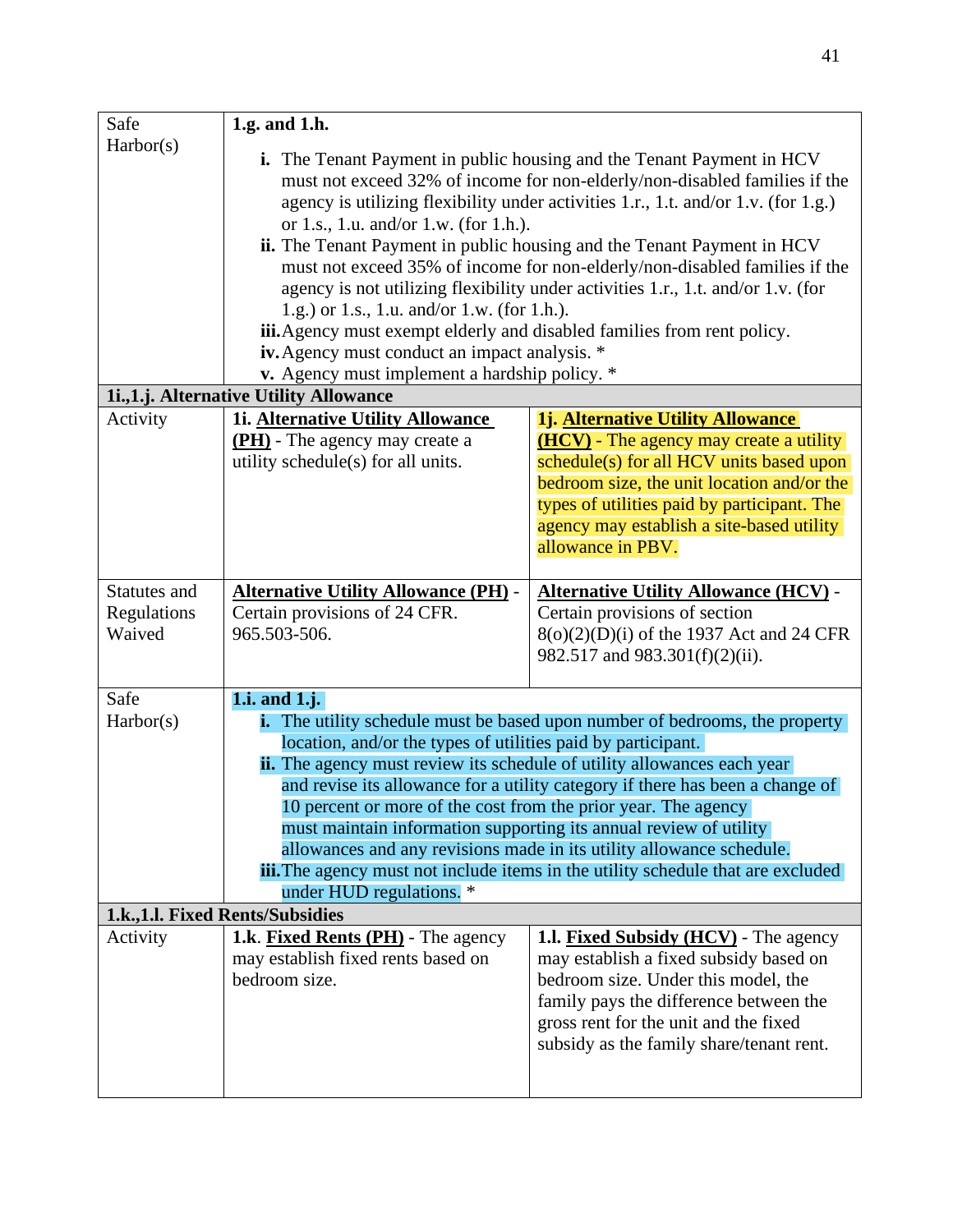| Statutes and                                           | <b>Fixed Rents (PH)</b> - Certain          | <b>Fixed Subsidy (HCV)</b> - Certain                                             |  |
|--------------------------------------------------------|--------------------------------------------|----------------------------------------------------------------------------------|--|
| Regulations                                            | provisions of sections $3(a)(1)$ - (2) and | provisions of sections $8(o)(2)(A)-(C)$ and                                      |  |
| Waived                                                 | $3(a)(3)(A)$ of the 1937 Act and 24        | 8(o)(3) of the 1937 Act and 24 CFR                                               |  |
|                                                        | CFR 5.628, 5.634(b), and                   | 5.628, 5.630, 982.505, 982.508,                                                  |  |
|                                                        | 960.253.                                   | 983.351(c), 983.353(b)(1), and                                                   |  |
|                                                        |                                            | $983.353(d)(1)$ .                                                                |  |
| Safe                                                   | 1.k. and 1.l.                              |                                                                                  |  |
| Harbor(s)                                              | i.                                         | Tenant rent under the public housing portion of this activity must not           |  |
|                                                        |                                            | exceed 30% of income under the HUD rent calculation as defined by the            |  |
|                                                        | 1937 Act.                                  |                                                                                  |  |
|                                                        |                                            | ii. For the HCV portion of this activity, the fixed subsidy must not result in a |  |
|                                                        |                                            | family paying more than 30% of income under the HUD rent calculation as          |  |
|                                                        | defined by the 1937 Act.                   |                                                                                  |  |
|                                                        | 1.m., 1.n. Utility Reimbursements          |                                                                                  |  |
| Activity                                               | 1.m. Utility Reimbursements (PH) -         | 1.n. Utility Reimbursements (HCV) -                                              |  |
|                                                        | The agency may eliminate utility           | The agency may eliminate utility                                                 |  |
|                                                        | reimbursement payments in the public       | reimbursement payments in the HCV                                                |  |
|                                                        | housing program when the utility           | program when the utility allowance is                                            |  |
|                                                        | allowance is greater than the total        | greater than the total tenant payment.                                           |  |
|                                                        | tenant payment.                            |                                                                                  |  |
| Statutes and                                           | <b>Utility Reimbursements (PH) -</b>       | <b>Utility Reimbursements (HCV) -</b>                                            |  |
| Regulations                                            | Certain provisions of section $3(a)(1)$    | Certain provisions of sections $8(o)(2)(A)$ -                                    |  |
| Waived                                                 | of the 1937 Act and 24 CFR 5.632.          | (C) of the 1937 Act and 24 CFR 982.514                                           |  |
| and 983.353(d).<br>1.0. Initial Rent Burden (HCV only) |                                            |                                                                                  |  |
| N/A<br>10. Initial Rent Burden (HCV) - The<br>Activity |                                            |                                                                                  |  |
|                                                        |                                            | agency may waive the maximum family                                              |  |
|                                                        |                                            | share at initial occupancy of 40% of the                                         |  |
|                                                        |                                            | family's monthly income.                                                         |  |
|                                                        |                                            |                                                                                  |  |
| Statutes and                                           | N/A                                        | <b>Initial Rent Burden (HCV)</b> - Certain                                       |  |
| Regulations                                            |                                            | provisions of section $8(0)(3)$ of the 1937                                      |  |
| Waived                                                 |                                            | Act and 24 CFR 982.508.                                                          |  |
| Safe                                                   | N/A                                        | 1.0.                                                                             |  |
| Harbor(s)                                              |                                            | <b>i.</b> Agency must implement an impact                                        |  |
|                                                        |                                            | analysis. *                                                                      |  |
|                                                        |                                            | <b>ii.</b> Agency must not allow the family                                      |  |
|                                                        |                                            | share at initial occupancy to exceed                                             |  |
|                                                        |                                            | 60% of the family's monthly                                                      |  |
|                                                        |                                            | income.                                                                          |  |
| 1.p., 1.q. Imputed Income                              |                                            |                                                                                  |  |
| Activity                                               | 1.p. <b>Imputed Income (PH)</b> - Agency   | 1.q. Imputed Income (HCV) - Agency                                               |  |
|                                                        | may base rent on an assumed number         | may base TTP on an assumed number of                                             |  |
|                                                        | of hours worked per week.                  | hours worked per week.                                                           |  |
|                                                        |                                            |                                                                                  |  |
|                                                        |                                            |                                                                                  |  |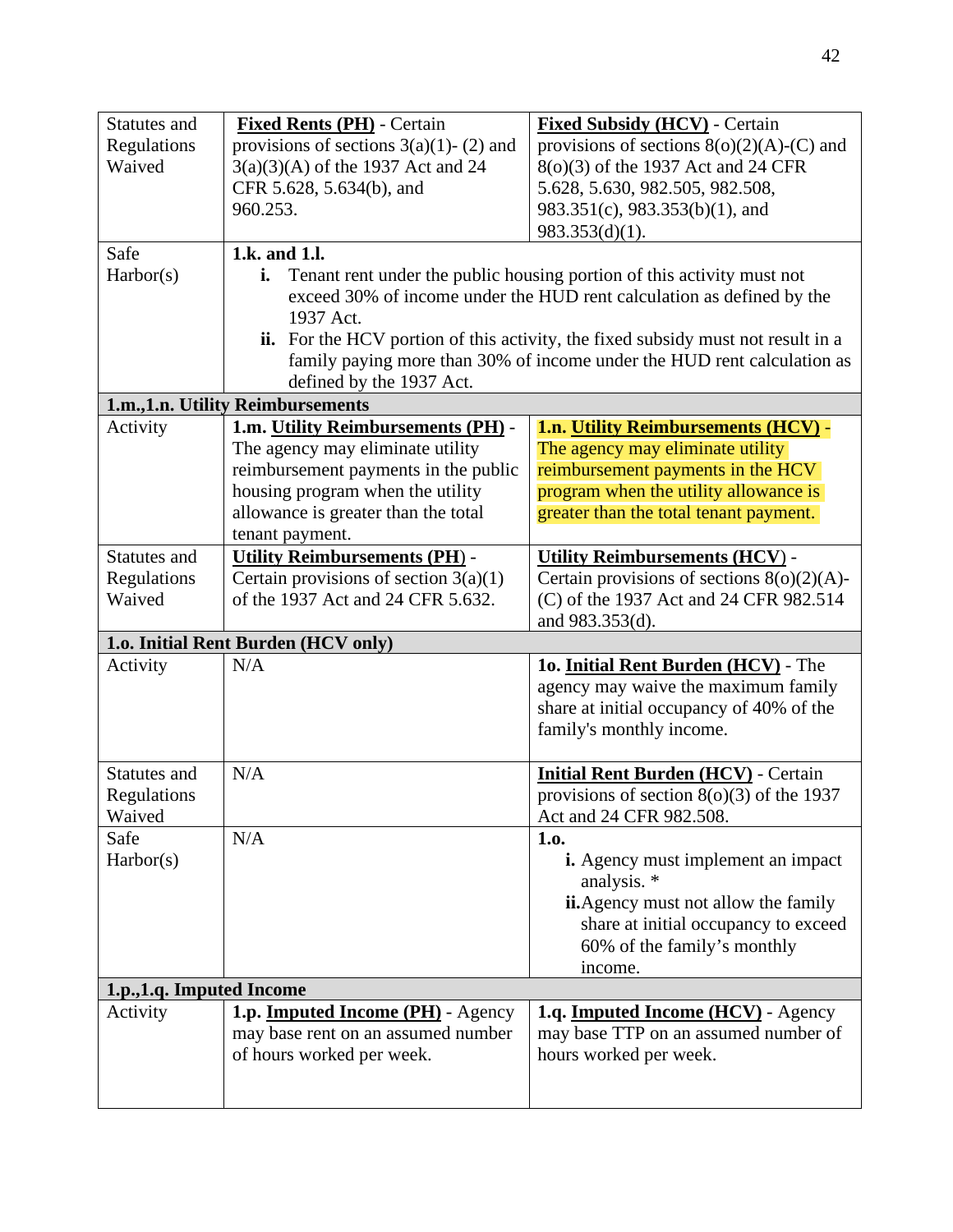| Statutes and | <b>Imputed Income (PH)</b> - Certain                                                                                            | <b>Imputed Income (HCV)</b> - Certain                                             |  |
|--------------|---------------------------------------------------------------------------------------------------------------------------------|-----------------------------------------------------------------------------------|--|
| Regulations  | provisions of sections $3(a)(1)$ and<br>provisions of sections $3(b)(4)-(5)$ and                                                |                                                                                   |  |
| Waived       | 3(b)(4)-(5) of the 1937 Act and 24                                                                                              | 8(o)(2)(A)-(C) of the 1937 Act and 24                                             |  |
|              | CFR 5.609, 5.611, 5.628, 960.255,                                                                                               | CFR 5.609, 5.611, 5.628, and 982.516.                                             |  |
|              | 960.253, and 960.257.                                                                                                           |                                                                                   |  |
|              |                                                                                                                                 |                                                                                   |  |
| Safe         | 1.p. and 1.q.                                                                                                                   |                                                                                   |  |
| Harbor(s)    |                                                                                                                                 | <b>i.</b> The rent calculation must be based on no more than 15 hours worked per  |  |
|              | person, per week at the Federal Minimum Wage.                                                                                   |                                                                                   |  |
|              |                                                                                                                                 | <b>ii.</b> The rent calculation must be based on no more than 30 hours worked per |  |
|              | week per household at the Federal Minimum Wage.                                                                                 |                                                                                   |  |
|              | iii. Agency must conduct an impact analysis. *                                                                                  |                                                                                   |  |
|              |                                                                                                                                 | iv. Agency must exempt elderly and disabled families from rent policy. *          |  |
|              | v. Agency must implement a hardship policy. *                                                                                   |                                                                                   |  |
|              | 1.r., 1.s. Elimination of Deduction(s)                                                                                          |                                                                                   |  |
| Activity     | 1.r. Elimination of Deduction(s)                                                                                                | 1.s. Elimination of Deduction(s) (HCV)                                            |  |
|              | (PH) - The agency may eliminate one,                                                                                            | - The agency may eliminate one, some, or                                          |  |
|              | some, or all deductions.                                                                                                        | all deductions.                                                                   |  |
| Statutes and | <b>Elimination of Deduction(s) (PH) -</b>                                                                                       | <b>Elimination of Deduction(s) (HCV) -</b>                                        |  |
| Regulations  | Certain provisions of sections $3(a)(1)$ ,                                                                                      | Certain provisions of sections $3(a)(1)$ ,                                        |  |
| Waived       | 3(b)(4)-(5) of the 1937 Act and 24                                                                                              | $3(b)(4)-(5)$ and $8(o)(2)(A)-(C)$ of the                                         |  |
|              | CFR 5.611, 960.253, 960.255, and                                                                                                | 1937 Act and 24 CFR 5.611, and                                                    |  |
|              | 960.257.                                                                                                                        | 982.516.                                                                          |  |
| Safe         | 1.r. and 1.s.                                                                                                                   |                                                                                   |  |
| Harbor(s)    |                                                                                                                                 |                                                                                   |  |
|              | <b>i.</b> Agency must conduct an impact analysis. *<br>ii. Agency must exempt elderly and disabled families from rent policy. * |                                                                                   |  |
|              | iii. Agency must implement a hardship policy. *                                                                                 |                                                                                   |  |
|              | 1.t., 1.u. Standard Deductions                                                                                                  |                                                                                   |  |
| Activity     | <b>1.t. Standard Deductions (PH) - The</b>                                                                                      | <b>1.u. Standard Deductions (HCV) - The</b>                                       |  |
|              | agency may replace existing                                                                                                     | agency may replace existing deduction(s)                                          |  |
|              | deduction(s) with a single standard                                                                                             | with a single standard deduction(s).                                              |  |
|              | $deduction(s)$ .                                                                                                                |                                                                                   |  |
| Statutes and | <b>Standard Deductions (PH) - Certain</b>                                                                                       | <b>Standard Deductions (HCV) - Certain</b>                                        |  |
| Regulations  | provisions of sections $3(a)(1)$ and                                                                                            | provisions of sections $3(a)(1)$ , $3(b)(4)-(5)$ ,                                |  |
| Waived       | 3(b)(4)-(5) of the 1937 Act and 24                                                                                              | and $8(0)(2)(A)-(C)$ of the 1937 Act and                                          |  |
|              | CFR 5.611, 960.253, 960.255, and                                                                                                | 24 CFR 5.611, and 982.516.                                                        |  |
|              | 960.257.                                                                                                                        |                                                                                   |  |
|              |                                                                                                                                 |                                                                                   |  |
| Safe         | 1.t. and 1.u.                                                                                                                   |                                                                                   |  |
| Harbor(s)    | Agency must conduct an impact analysis. *<br>i.                                                                                 |                                                                                   |  |
|              | ii. Agency must implement a hardship policy. *                                                                                  |                                                                                   |  |
|              |                                                                                                                                 |                                                                                   |  |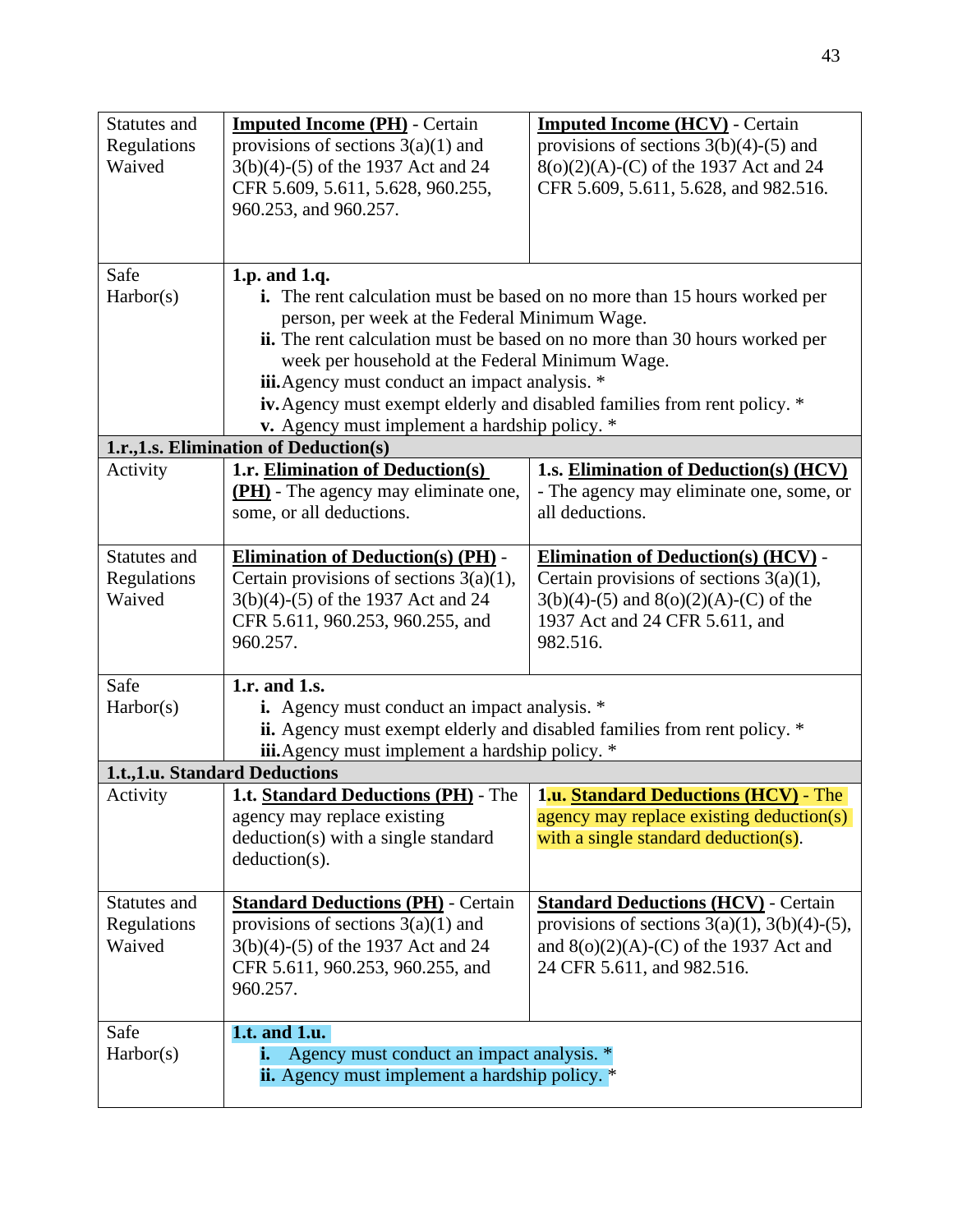| 3.<br><b>Reexaminations</b>                                                                    |                                                                                 |                                                                                                     |  |
|------------------------------------------------------------------------------------------------|---------------------------------------------------------------------------------|-----------------------------------------------------------------------------------------------------|--|
| The agency is authorized to implement a reexamination program that differs from the            |                                                                                 |                                                                                                     |  |
| reexamination program currently mandated in the 1937 Act and its implementing regulations. The |                                                                                 |                                                                                                     |  |
| terms "low-income families" and "very low-income families" shall continue to be defined by     |                                                                                 |                                                                                                     |  |
|                                                                                                |                                                                                 | reference to section $3(b)(2)$ of the 1937 Act. MTW agencies must continue to determine the initial |  |
|                                                                                                | eligibility of the family in accordance with provisions of 24 CFR 5.609.        |                                                                                                     |  |
|                                                                                                | 3.a., 3.b. Alternative Reexamination Schedule for Households                    |                                                                                                     |  |
| Activity                                                                                       | 3.b. Alternative Reexamination<br>3.a. Alternative Reexamination                |                                                                                                     |  |
|                                                                                                | <b>Schedule for Households (PH) -</b>                                           | <b>Schedule for Households (HCV) - The</b>                                                          |  |
|                                                                                                | The agency may establish an                                                     | agency may establish an alternative                                                                 |  |
|                                                                                                | alternative reexamination schedule                                              | reexamination schedule for households.                                                              |  |
|                                                                                                | for households.                                                                 |                                                                                                     |  |
| Statutes and                                                                                   | <b>Alternative Reexamination</b>                                                | <b>Alternative Reexamination Schedule for</b>                                                       |  |
| Regulations                                                                                    | <b>Schedule for Households (PH) -</b>                                           | <b>Households (HCV)</b> - Certain provisions                                                        |  |
| Waived                                                                                         | Certain provisions of sections $3(a)(1)$                                        | of section $8(0)(5)$ of the 1937 Act and 24                                                         |  |
|                                                                                                | and $3(a)(2)(E)$ of the 1937 Act and                                            | CFR 982.516 (a)(1) and 982.516(c)(2).                                                               |  |
|                                                                                                | 24 CFR 960.257(a)-(b).                                                          |                                                                                                     |  |
| Safe                                                                                           | <b>3.a.</b> and 3.b.                                                            |                                                                                                     |  |
| Harbor(s)                                                                                      | i. Reexaminations must occur at least every three years.                        |                                                                                                     |  |
|                                                                                                | ii. The agency must allow at least one interim adjustment per year at the       |                                                                                                     |  |
|                                                                                                | request of the household, if the household gross income has decreased 10%       |                                                                                                     |  |
|                                                                                                | or more.                                                                        |                                                                                                     |  |
|                                                                                                | iii. Agency must implement an impact analysis. *                                |                                                                                                     |  |
|                                                                                                | iv. Agency must include a hardship policy. *                                    |                                                                                                     |  |
|                                                                                                | 3.c., 3.d. Self-Certification of Assets                                         |                                                                                                     |  |
| Activity                                                                                       | 3.c. Self-Certification of Assets                                               | 3.d. Self-Certification of Assets (HCV) -                                                           |  |
|                                                                                                | (PH) - At reexamination, the agency                                             | At reexamination, the agency may allow                                                              |  |
|                                                                                                | may allow the self-certification of                                             | the self-certification of assets.                                                                   |  |
|                                                                                                | assets.                                                                         |                                                                                                     |  |
| Statutes and                                                                                   | <b>Self-Certification of Assets (PH) -</b>                                      | <b>Self-Certification of Assets (HCV) -</b>                                                         |  |
| Regulations                                                                                    | Certain provisions of sections $3(a)(1)$                                        | Certain provisions of section $8(0)(5)$ of                                                          |  |
| Waived                                                                                         | and $3(a)(2)(E)$ of the 1937 Act and                                            | the 1937 Act and 24 CFR. 982.516 (a)(3).                                                            |  |
|                                                                                                | 24 CFR. 960.259(c)(2).                                                          |                                                                                                     |  |
| Safe                                                                                           | 3.c. and 3.d.                                                                   |                                                                                                     |  |
| Harbor(s)                                                                                      | i. At reexamination, the agency may allow the self-certification of assets only |                                                                                                     |  |
|                                                                                                | up to \$50,000.                                                                 |                                                                                                     |  |

# **4. Landlord Leasing Incentives**

The agency is authorized to determine a damage claim and/or vacancy loss policy and payment policy for units that differ from the policy requirements currently mandated in the 1937 Act and its implementing regulations. All policies are subject to state and local laws. The agency may combine activities 4a and 4b into one voucher leasing incentive. For voucher activities related to this waiver, the Department has developed a standard rider to the HAP contract that reflects MTW authorizations that amend the current provisions of the HAP contract.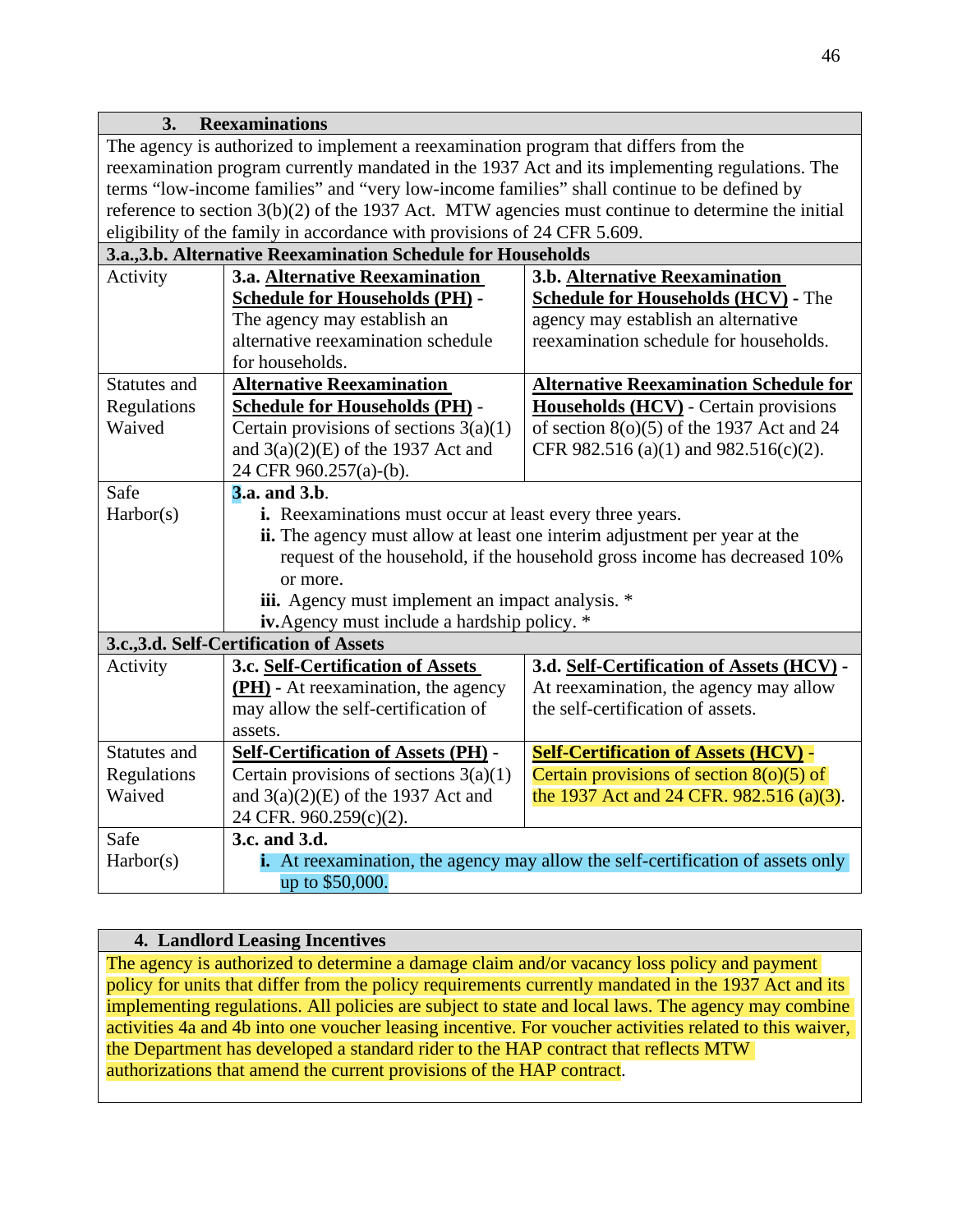|              | 4.a., 4.b., 4.c. Vacancy Loss, Damage Claims, and Other Landlord Incentives             |  |  |
|--------------|-----------------------------------------------------------------------------------------|--|--|
| Activity     | 4.a. Vacancy Loss (HCV - Tenant-Based Assistance) - To incentivize a                    |  |  |
|              | landlord's continued participation in the HCV program, the agency is authorized         |  |  |
|              | to make additional payments to the landlord.                                            |  |  |
| Statutes and | <b>Landlord Voucher Leasing Incentives (HCV - Tenant-Based Assistance) -</b>            |  |  |
| Regulations  | Certain provisions of section 8(o)(9) of the 1937 Act, and 24 CFR 982.311 and           |  |  |
| Waived       | $982.352(c)$ .                                                                          |  |  |
| Safe         | <b>4.a.</b>                                                                             |  |  |
| Harbor(s)    | Payments made to the landlord must be equal to no more than one month<br>i.             |  |  |
|              | of the contract rent.                                                                   |  |  |
|              | <b>ii.</b> The payment must be made to the landlord when the next HAP contract is       |  |  |
|              | executed between the owner and the PHA. *                                               |  |  |
|              | iii. The agency must update its Administrative Plan to reflect the vacancy loss         |  |  |
|              | policy. $*$                                                                             |  |  |
| Activity     | 4.b. Damage Claims (HCV - Tenant-Based Assistance) - To incentive a                     |  |  |
|              | landlord's continued participation in the HCV program, the agency may provide           |  |  |
|              | landlords with compensation.                                                            |  |  |
| Statutes and | <b>Landlord Voucher Leasing Incentives (HCV - Tenant-Based Assistance) -</b>            |  |  |
| Regulations  | Certain provisions of section $8(0)(9)$ of the 1937 Act, and 24 CFR 982.311 and         |  |  |
| Waived       | 982.352(c).                                                                             |  |  |
| Safe         | 4.b.                                                                                    |  |  |
| Harbor(s)    | If the tenant leaves the unit damaged, the amount of damage claims must<br>i.           |  |  |
|              | not exceed the lesser of the cost of repairs or two months of contract rent.            |  |  |
|              | <b>ii.</b> In implementing this activity, the participant's security deposit must first |  |  |
|              | be used to cover damages and the agency may provide up to two months of                 |  |  |
|              | contract rent minus the security deposit to cover remaining repairs.                    |  |  |
|              | <b>iii.</b> The payment must be made to a landlord when the next HAP contract is        |  |  |
|              | executed between the owner and PHA. *                                                   |  |  |
|              | iv. The agency must update its Administrative Plan to reflect the damage                |  |  |
|              | claim policy. *                                                                         |  |  |
| Activity     | 4.c. Other Landlord Incentives (HCV - Tenant-Based Assistance) - In order to            |  |  |
|              | incentivize new landlords to join the HCV program, the agency may provide               |  |  |
|              | incentive payments. Agencies may target incentive payments to landlords leasing         |  |  |
|              | properties in high opportunity neighborhoods or in areas located where vouchers         |  |  |
|              | are difficult to use as defined in an agency's Administrative Plan.                     |  |  |

**Landlord Voucher Leasing Incentives (HCV - Tenant-Based Assistance)** - Certain provisions of section 8(o)(9) of the 1937 Act, and 24 CFR 982.311 and

**i.** Payments made to the landlord must be equal to no more than one month

**ii.** The payment must be made to the landlord when the HAP contract is

executed between the owner and the PHA. \*

Statutes and Regulations Waived

Safe Harbor(s) 982.352(c).

of the contract rent.

**4.c.** 

47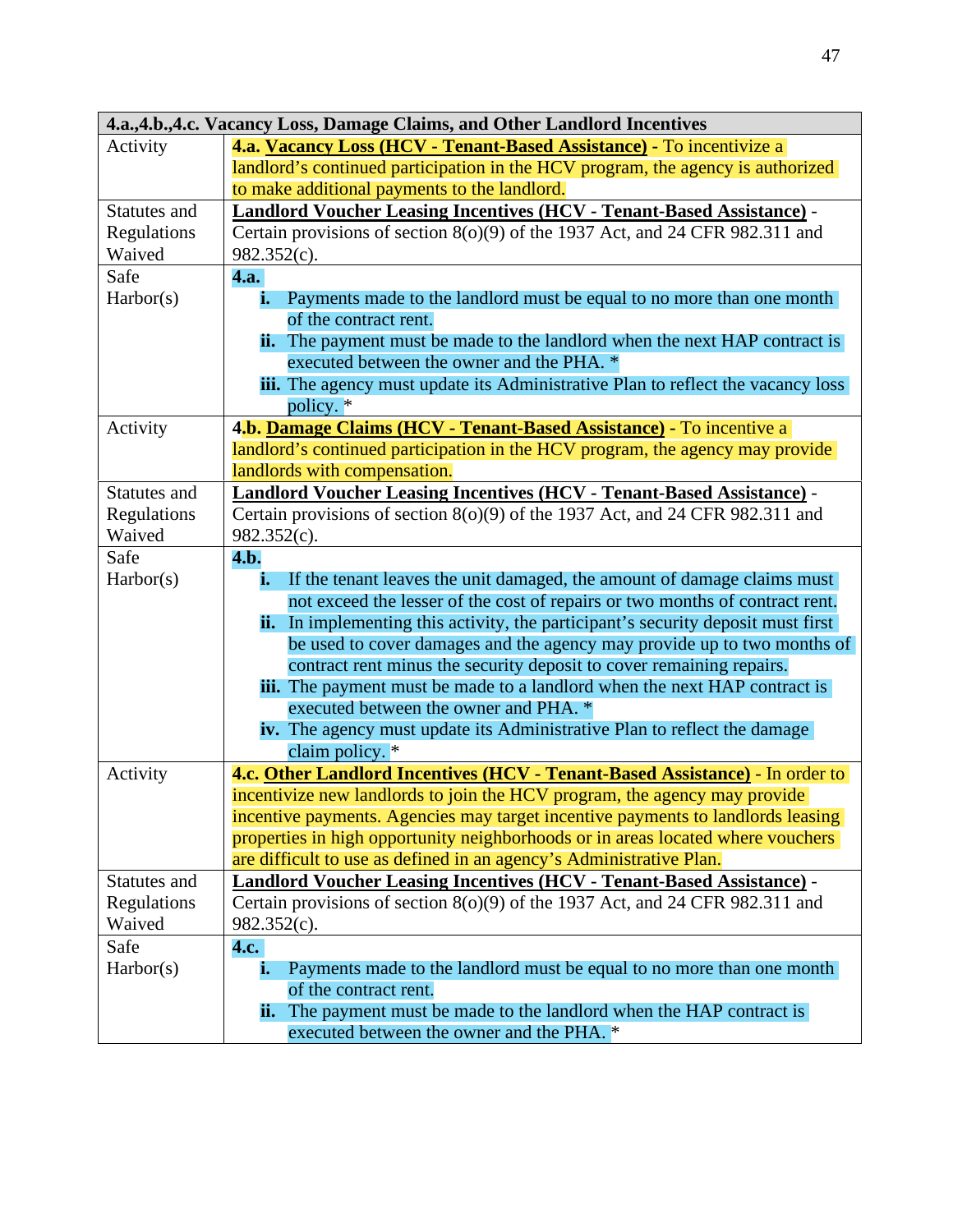## **5. Housing Quality Standards (HQS)**

Subject to state and local laws, the agency is authorized by the Secretary to develop flexibilities around an HQS inspection's timing and frequency, the independent-entity requirement, and penalties for failing an HQS inspection, as detailed below. Implementation of any of the below discrete HQS activities meets the requirements of the 1996 MTW Statute, which requires housing to meet HQS established or approved by the Secretary.

| 5.a. Pre-Qualifying Unit Inspections  |                                                                                                                                                                                                                                                                                                                                                                                                                                                                                                                                                        |  |
|---------------------------------------|--------------------------------------------------------------------------------------------------------------------------------------------------------------------------------------------------------------------------------------------------------------------------------------------------------------------------------------------------------------------------------------------------------------------------------------------------------------------------------------------------------------------------------------------------------|--|
| Activity                              | 5.a. Pre-Qualifying Unit Inspections (HCV) - The agency may allow pre-<br>qualifying unit inspections (also known as a pre-inspection).                                                                                                                                                                                                                                                                                                                                                                                                                |  |
| Statutes and<br>Regulations<br>Waived | <b>Pre-Qualifying Unit Inspections (HCV)</b> - Certain provisions of section $8(0)(8)$<br>of 1937 Housing Act and 24 CFR 983.103, 24 CFR 982.405.                                                                                                                                                                                                                                                                                                                                                                                                      |  |
| Safe                                  | 5.a.                                                                                                                                                                                                                                                                                                                                                                                                                                                                                                                                                   |  |
| Harbor(s)                             | The pre-inspection must have been conducted within 90 days of the<br>i.<br>participant occupying the unit.<br>ii. The participant must be able to request an interim inspection. *<br>iii. HQS inspection standards must not be altered as found at 24 CFR<br>982.401. *                                                                                                                                                                                                                                                                               |  |
|                                       | 5.b. Reasonable Penalty Payments for Landlords                                                                                                                                                                                                                                                                                                                                                                                                                                                                                                         |  |
| Activity                              | 5.b. Reasonable Penalty Payments for Landlords (HCV) - The agency is<br>authorized to establish a reasonable penalty fee for landlords who failed HQS<br>inspections to encourage positive HQS inspection outcomes and to reduce costs<br>associated with re-inspections. Examples may include a fee imposed at the<br>agency's discretion on a landlord for failed initial, annual, or re-inspections, or for<br>a submission of a Request for Tenancy Approval on a unit that has failed its most<br>recent inspection within a specified timeframe. |  |
| Statutes and                          | <b>Reasonable Penalty Payments for Landlords (HCV)</b> - Certain provisions of                                                                                                                                                                                                                                                                                                                                                                                                                                                                         |  |
| Regulations<br>Waived                 | section 8(o)(8) of 1937 Housing Act and 24 CFR 983.101, 24 CFR 983.103, and<br>24 CFR 982.405.                                                                                                                                                                                                                                                                                                                                                                                                                                                         |  |
| Safe                                  | 5.b.                                                                                                                                                                                                                                                                                                                                                                                                                                                                                                                                                   |  |
| Harbor(s)                             | The agency must establish its penalty process in its Administrative Plan. *<br>i.<br>ii. HQS inspection standards must not be altered as found at 24 CFR<br>982.401. *<br><b>iii.</b> All fees collected must be used for eligible MTW activities. *                                                                                                                                                                                                                                                                                                   |  |
| 5.c. Third-Party Requirement          |                                                                                                                                                                                                                                                                                                                                                                                                                                                                                                                                                        |  |
| Activity                              | <b>5.c. Third-Party Requirement (HCV)</b> - The agency is authorized to perform<br>HQS inspections on PBV units that it owns, manages, and/or controls.                                                                                                                                                                                                                                                                                                                                                                                                |  |
| Statutes and<br>Regulations<br>Waived | <b>Third-Party Requirement (HCV)</b> - Certain provisions of section $8(0)(11)$ of the<br>1937 Act, 24 CFR 982.352(b)(iv) and 24 CFR 983.103(f).                                                                                                                                                                                                                                                                                                                                                                                                       |  |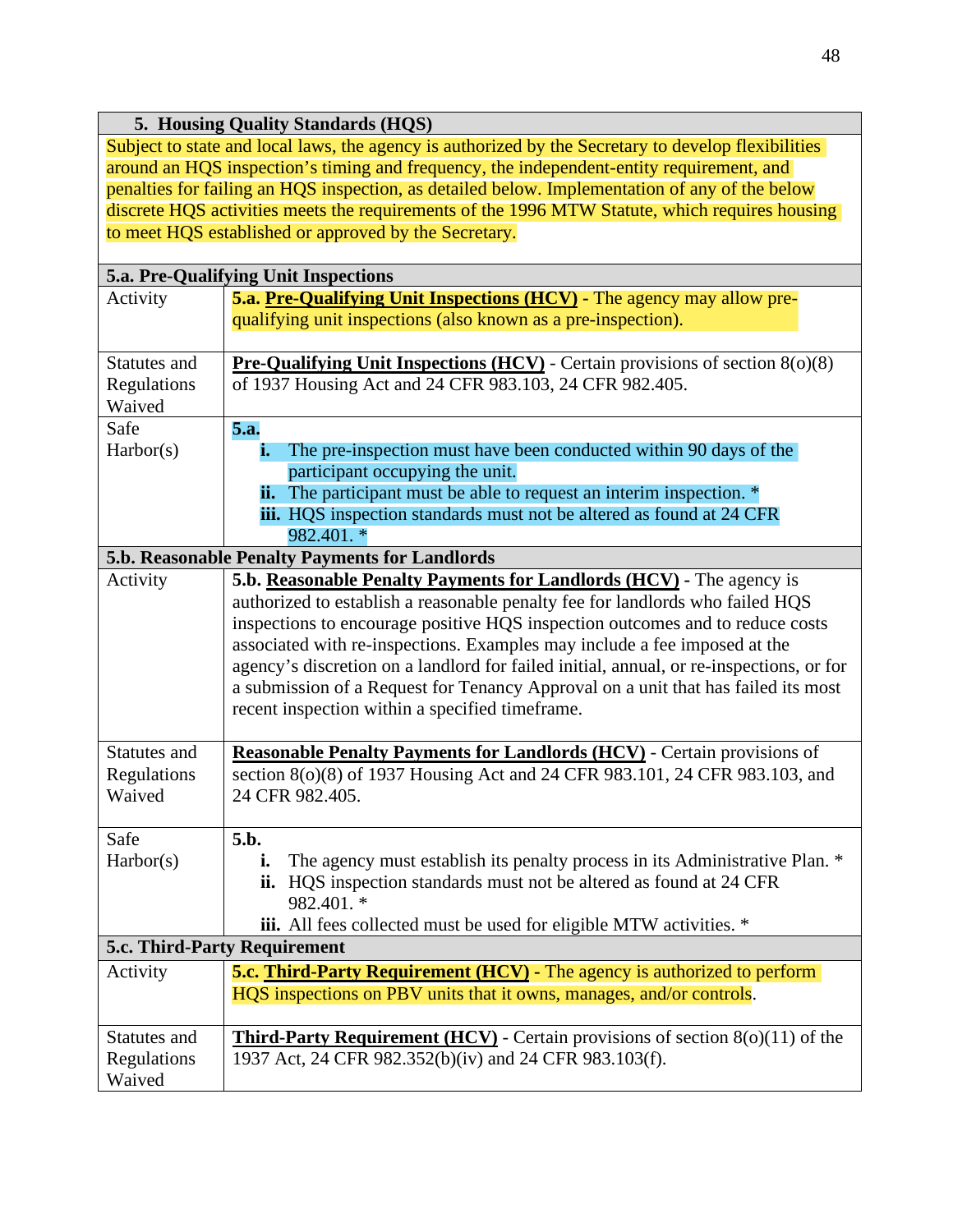| Safe         | 5.c.                                                                                 |
|--------------|--------------------------------------------------------------------------------------|
| Harbor(s)    | The agency shall establish and make available a quality assurance method<br>i.       |
|              | to ensure an objective analysis. *                                                   |
|              | <b>ii.</b> The participant must be able to request an interim inspection. *          |
|              | iii. HQS inspection standards must not be altered as found at 24 CFR                 |
|              | 982.401. *                                                                           |
|              | <b>iv.</b> At the Department's request, the agency must obtain the services of a     |
|              | third-party entity to determine if PHA-owned units pass HQS. *                       |
|              | 5.d. Alternative Inspection Schedule                                                 |
| Activity     | 5.d. <b>Alternative Inspection Schedule (HCV)</b> - The agency is authorized to      |
|              | establish a local inspection schedule for all or a portion of its HCV units.         |
| Statutes and | Alternative Inspection Schedule (HCV) - Certain provisions of 24 CFR 983.103.        |
| Regulations  |                                                                                      |
| Waived       |                                                                                      |
| Safe         | 5.d.                                                                                 |
| Harbor(s)    | Units must be inspected at least once every three years.<br>i.                       |
|              | The participant must be able to request an interim inspection. *<br>ii.              |
|              | <b>iii.</b> HQS inspection standards as found at 24 CFR 982.401 must not be altered. |
|              | ∗                                                                                    |
|              | <b>iv.</b> The Department must be able to conduct or direct the agency to perform an |
|              | inspection at any time for health and safety, as well as accessibility,              |
|              | purposes. *                                                                          |

## **6. Short-Term Assistance**

The agency may develop and adopt a Short-Term Assistance Program in HCV or PH for specific populations (i.e., hard to house, at-risk, homeless, etc.).<sup>[35](#page-6-0)</sup> The agency will ensure that these programs do not adversely affect participation in, benefits of, or otherwise discriminate against persons on the basis of race, color, national origin, sex, religion, familial status, or disability or other protected bases. The agency's programs shall be operated in a manner that is consistent with the requirements of nondiscrimination and equal opportunity authorities, and will be accessible to persons with disabilities in accordance with the Fair Housing Act, section 504 of the Rehabilitation Act, Titles II and III of the Americans with Disabilities Act, as applicable, and the Architectural Barriers Act. More specifically, under no circumstances will participants of such programs be required to participate in supportive services that are targeted to persons with disabilities in general, or persons with any specific disability. In addition, admission to any of the programs or priority for supportive services developed under this section will not be conditioned on a diagnosis or specific disability of a member of an applicant or participant family. This section is not intended to govern the designation of housing that is subject to section 7 of the 1937 Act. The agency must determine initial eligibility in accordance with 24 CFR 5.609 and must comply with section 3(b)(2) of the Act.

<span id="page-6-0"></span><sup>&</sup>lt;sup>35</sup> Agencies seeking to create a short-term program that goes beyond section 8 or section 9 as modified by MTW may propose an activity under the Local Non-Traditional Activities Rental Subsidy Program Waiver.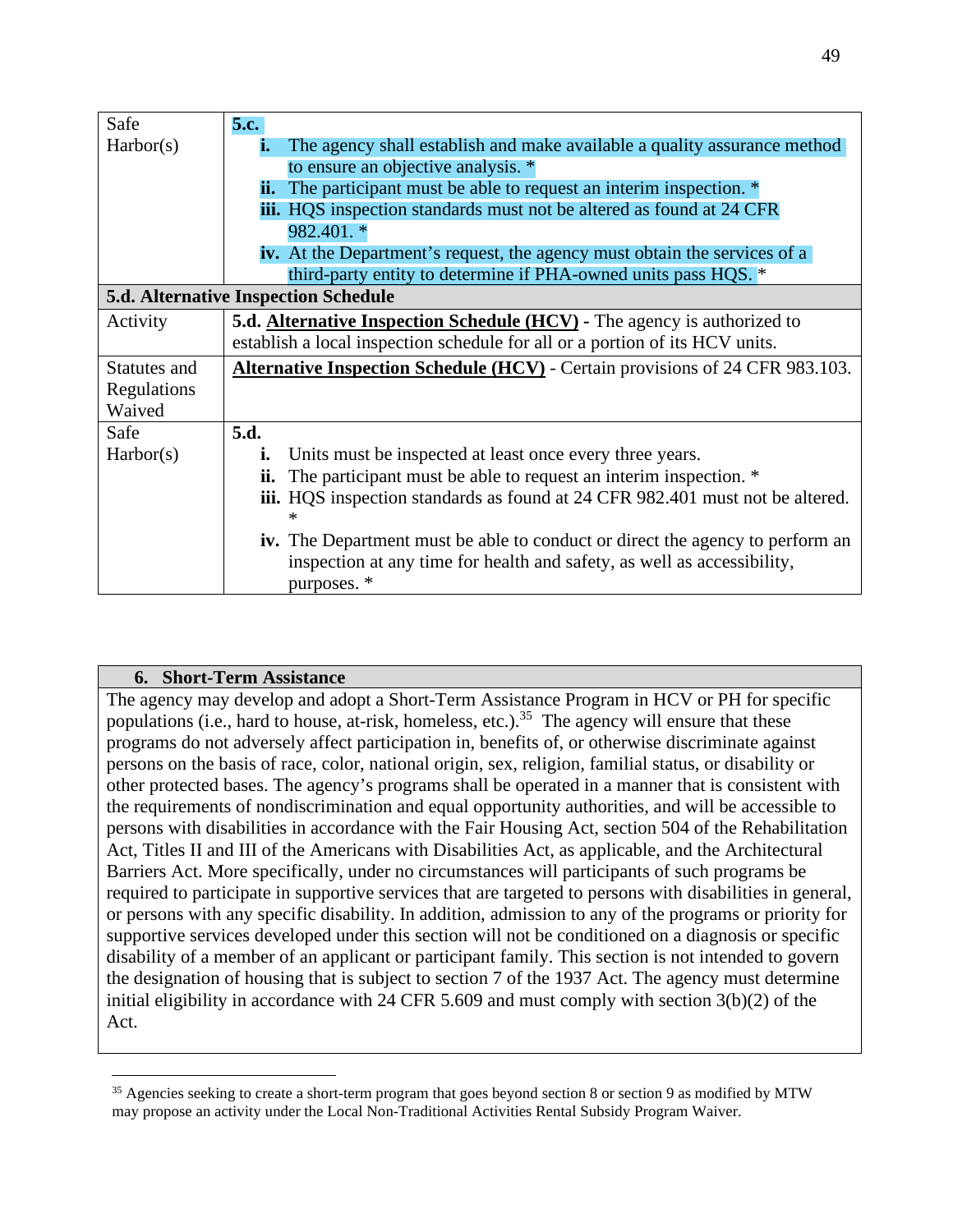#### **9. Project-Based Voucher Program Flexibilities**

The agency is authorized to adopt and implement the activities listed below in the project-based voucher program. For voucher activities, the Department has developed a standard rider to the HAP contract that reflects any MTW authorizations that amend the current requirements of the HAP contract.

| 9.a. Increase PBV Program Cap |                                                                                        |  |
|-------------------------------|----------------------------------------------------------------------------------------|--|
| Activity                      | <b>9.a. Increase PBV Program Cap (HCV)</b> - The agency may increase the number        |  |
|                               | of authorized units that it project-bases.                                             |  |
| Statutes and                  | <b>Increase PBV Program Cap (HCV)</b> - Certain provisions of section $8(o)(13)(B)$    |  |
| Regulations                   | of the 1937 Act and 24 CFR 983.6(a)-(b), as superseded by the Housing                  |  |
| Waived                        | Opportunity through Modernization Act of 2016 (HOTMA) Implementation                   |  |
|                               | Notices at 82 FR 5458 and 82 FR 32461 (see implementation guidance in Notice           |  |
|                               | PIH 2017-21).                                                                          |  |
| Safe                          | 9.a.                                                                                   |  |
| Harbor(s)                     | The agency must not project-base more than 50% of the lower of either the<br>i.        |  |
|                               | total authorized units or annual budget authority.                                     |  |
|                               | 9.b. Increase PBV Project Cap                                                          |  |
| Activity                      | 9.b. <b>Increase PBV Project Cap (HCV)</b> - The agency may raise the PBV cap          |  |
|                               | within a project up to 100%.                                                           |  |
| Statutes and                  | <b>Increase PBV Project Cap (HCV)</b> - Certain provisions of section $8(0)(13)(D)$ of |  |
| Regulations                   | the 1937 Act and 24 CFR 983.56(a)-(b), as superseded by HOTMA                          |  |
| Waived                        | Implementation Notices at 82 FR 5458 and 82 FR 32461 (see implementation               |  |
|                               | guidance in Notice PIH 2017-21).                                                       |  |
| Safe                          | 9.b.                                                                                   |  |
| Harbor(s)                     | The agency is subject to Notice PIH 2013-27 where applicable, or<br>i.                 |  |
|                               | successor. *                                                                           |  |
|                               | 9.c. Elimination of PBV Selection Process for PHA-owned projects without improvement,  |  |
|                               | development, or replacement                                                            |  |
| Activity                      | 9.c. Elimination of PBV Selection Process (HCV) - The agency may eliminate             |  |
|                               | the selection process in the award of PBVs to properties owned by the agency that      |  |
|                               | are not public housing without engaging in an initiative to improve, develop, or       |  |
|                               | replace a public housing property or site.                                             |  |
| <b>Statutes</b>               | <b>Elimination of PBV Selection Process (HCV)</b> - Certain provisions of 24 CFR.      |  |
| and/or                        | 983.51 as it was superseded by HOTMA Implementation Notices at 82 FR 5458              |  |
| Regulations                   | and 82 FR 32461 (see implementation guidance in Notice PIH 2017-21).                   |  |
| Waived                        |                                                                                        |  |
| Safe                          | 9.c.                                                                                   |  |
| Harbor(s)                     | A subsidy layering review must be conducted. *<br>i.                                   |  |
|                               | <b>ii.</b> The agency must complete site selection requirements. *                     |  |
|                               | <b>iii.</b> HQS inspections must be performed by an independent entity according to    |  |
|                               | 24 CFR 983.59(b) or 24 CFR 983.103(f). *                                               |  |
|                               | iv. The agency is subject to Notice PIH 2013-27 where applicable, or                   |  |
|                               | successor. *                                                                           |  |
|                               | <b>v.</b> Property must be owned by a single-asset entity of the agency, see Notice    |  |
|                               | PIH 2017-21. *                                                                         |  |
|                               |                                                                                        |  |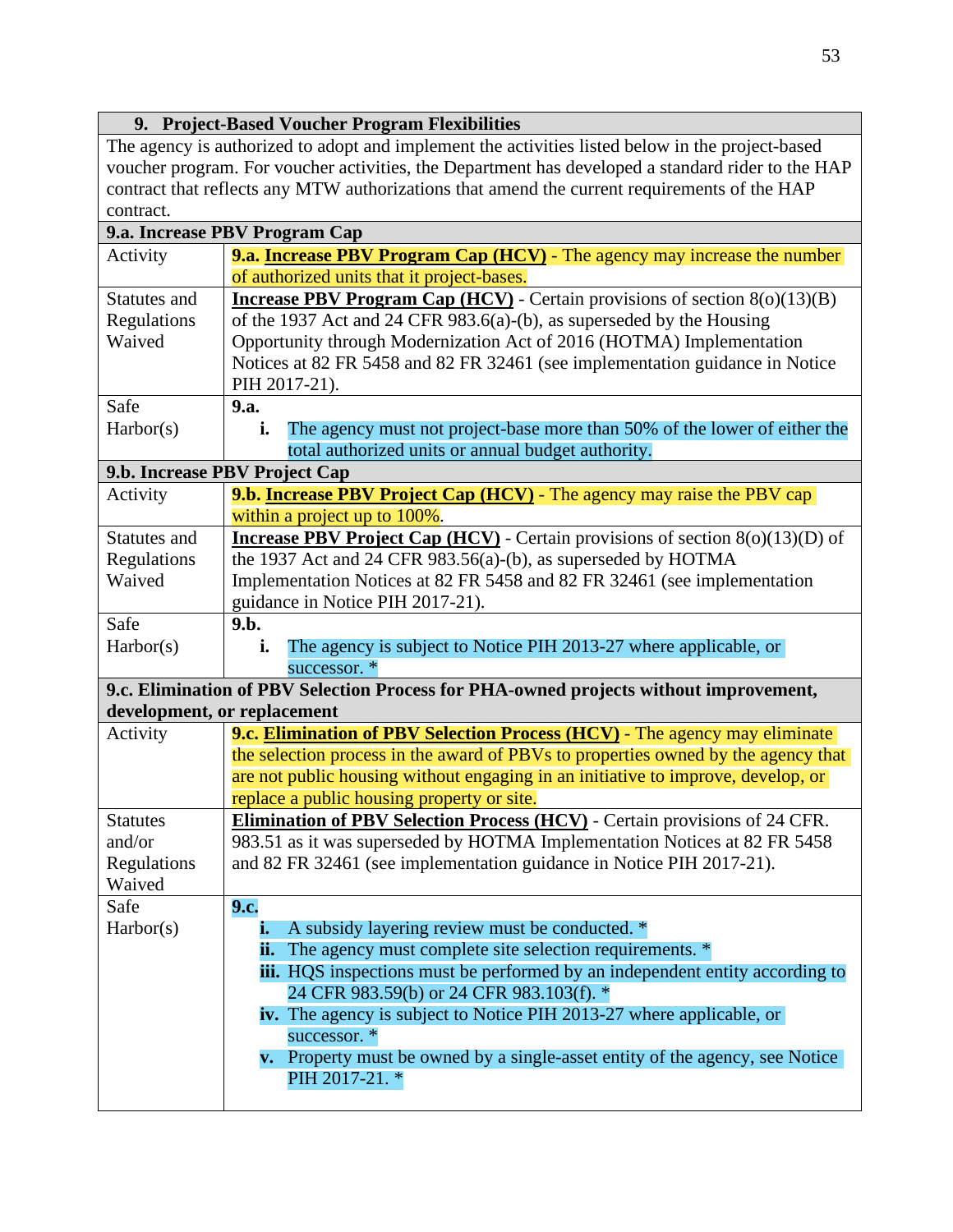| 9.g. Increase PBV Rent to Owner |                                                                                   |  |
|---------------------------------|-----------------------------------------------------------------------------------|--|
| Activity                        | 9.g. Increase Rent to Owner (HCV): The agency is authorized to develop a local    |  |
|                                 | process to determine the initial and re-determined rent to owner.                 |  |
|                                 |                                                                                   |  |
|                                 |                                                                                   |  |
| <b>Statutes and</b>             | <b>Increase Rent to Owner (HCV)</b> - See MTW Waiver #2.a. and 2.b. "Payment      |  |
| Regulations                     | Standards" and associated activities, statutes and regulations waived, and safe   |  |
| Waived                          | harbors.                                                                          |  |
| Safe                            | 9.g.                                                                              |  |
| Harbor(s)                       | Any policy must comply with rent reasonableness, unless modified by<br>i.         |  |
|                                 | waiver(s) 2.c. and/or 2.d. $*$                                                    |  |
|                                 | 9.h. Limit Portability for PBV Units                                              |  |
| Activity                        | 9.h. Limit Portability for PBV Units (HCV) - The agency is authorized to waive    |  |
|                                 | the requirement to provide a tenant-based voucher at 12 months when requested     |  |
|                                 | by a PBV household.                                                               |  |
| <b>Statutes and</b>             | <b>Limit Portability for PBV Units (HCV)</b> - Certain provisions of section      |  |
| Regulations                     | 8(o)(13)(E) of 1937 Act and 24 CFR 983.261 as it was superseded by HOTMA          |  |
| Waived                          | Implementation Notices at 82 FR 5458 and 82 FR 32461 (see implementation          |  |
|                                 | guidance in Notice PIH 2017-21).                                                  |  |
| Safe                            | 9.h.                                                                              |  |
| Harbor(s)                       | Portability under this activity must not be restricted for more than 24<br>i.     |  |
|                                 | months.                                                                           |  |
|                                 | The agency must have a clear and uniform policy in place to address how<br>ii.    |  |
|                                 | move requests are received and how they are approved/denied for PBV               |  |
|                                 | households. *                                                                     |  |
|                                 | iii. Participants must still retain the ability to request a tenant-based voucher |  |
|                                 | for reasonable accommodation according to existing rules. *                       |  |

## **10. Family Self-Sufficiency Program with MTW Flexibility**

The agency is authorized to operate its Family Self-Sufficiency (FSS) Program, and any successor programs, exempt from certain HUD program requirements. If the agency receives dedicated funding for an FSS coordinator, such funds must be used to employ a self-sufficiency coordinator and in accordance with any requirements of any NOFA under which funds were received. Recruitment, eligibility, and selection policies and procedures must be consistent with the Department's nondiscrimination and equal opportunity requirements. An agency may make its Self-Sufficiency Program participation mandatory for any household member that is nonelderly/non-disabled by waiving the statutory and regulatory definition of FSS family or participating family which is "a family that resides in public housing or receives assistance under the rental certificate or rental voucher programs, and that elects to participate in the FSS program" (24 CFR 984.103(b)). To the extent that Family Self-Sufficiency activities include supportive services, such services must be offered to elderly and disabled persons who are participants in the covered program and eligible for such services. Notwithstanding the above, any funds granted pursuant to a competition must be used in accordance with the NOFA.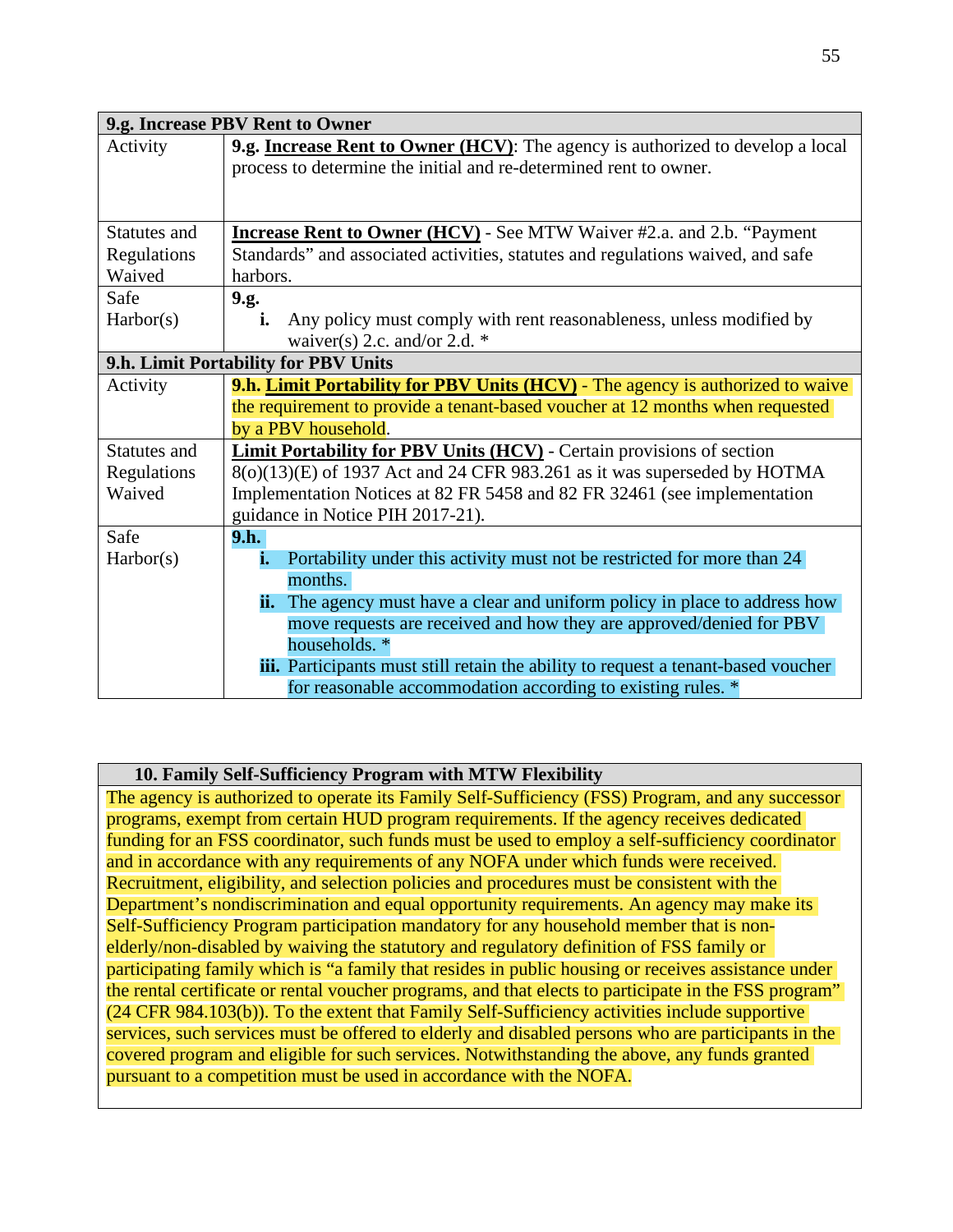|              | 10.a.-10.e. FSS Program With MTW Flexibility Activities                             |  |
|--------------|-------------------------------------------------------------------------------------|--|
| Activity     | 10.a. Waive Operating a Required FSS Program (PH $\&$ HCV) – If the agency          |  |
|              | is statutorily required to operate an FSS program, the agency is authorized to      |  |
|              | waive this requirement.                                                             |  |
| Activity     | 10.b. Alternative Structure for Establishing Program Coordinating                   |  |
|              | <b>Committee (PH &amp; HCV)</b> - The agency is authorized to create an alternative |  |
|              | structure for securing local resources to support an MTW Self-Sufficiency           |  |
|              | Program.                                                                            |  |
| Activity     | 10.c. Alternative Family Selection Procedures (PH & HCV) - The agency is            |  |
|              | authorized to develop its own recruitment and selection procedures for its MTW      |  |
|              | FSS Program. Alternatively, the agency may make participation in the MTW FSS        |  |
|              | Program mandatory for any household member that is non-elderly or non-disabled.     |  |
| Activity     | <b>10.d. Modify or Eliminate the Contract of Participation (PH &amp; HCV)</b> - The |  |
|              | agency is authorized to modify the terms of or eliminate the FSS Contract of        |  |
|              | Participation (HUD-52650), in lieu of a local form. The agency may modify the       |  |
|              | terms of the Contract of Participation to align with adjustments made to its MTW    |  |
|              | FSS Program using MTW flexibility. Further, the agency may discontinue use of       |  |
|              | the Contract of Participation and instead employ a locally-developed agreement      |  |
|              | that codifies the terms of participation.                                           |  |
| Activity     | 10.e. Policies for Addressing Increases in Family Income (PH & HCV) - The           |  |
|              | agency is authorized to set its own policies for addressing increases in family     |  |
|              | income during participation in the MTW FSS Program. Consistent with the goals       |  |
|              | and structure of its MTW FSS Program, the agency may set policies for whether       |  |
|              | income increases are recognized for purposes of increasing rent (consistent with    |  |
|              | the agency's existing rent policy) or changing the amount of funds moved to         |  |
|              | escrow/savings through the program.                                                 |  |
|              |                                                                                     |  |
| Statutes and | <b>FSS Program with MTW Flexibility (PH &amp; HCV)</b> - Certain provisions of      |  |
| Regulations  | sections 23(b)-(d), (f), and (n)(1) of the 1937 Act and 24 CFR 984.105,             |  |
| Waived       | 984.202(b)-(c), 984.203(a)-(c)(2), 984.303(b)-(d), (f)-(h).                         |  |
| Safe         | 10.a.-10.e.                                                                         |  |
| Harbor(s)    | <b>i.</b> Agency must review FSS Guidance. <sup>36</sup> $*$                        |  |
|              | <b>ii.</b> The agency must execute a Contract of Participation, or other locally    |  |
|              | developed agreement, that is at least five years but not more than ten years,       |  |
|              | with each participant participating in their FSS program.                           |  |
|              | iii. The agency, if implementing an FSS program, even with MTW                      |  |
|              | modifications, must have an up to date, approved FSS Action Plan in                 |  |
|              | accordance with 24 CFR 984.201 that incorporates all modifications to the           |  |
|              | FSS program approved under the MTW Contract. *                                      |  |
|              | iv. The agency must not require MTW FSS Program participation as a                  |  |
|              | condition for housing subsidy for elderly and disabled families. *                  |  |

<span id="page-9-0"></span><sup>&</sup>lt;sup>36</sup> As agencies are considering potential waivers to the FSS program, they are encouraged to consult the *Promising* Practices Guidebook and Online Training that can be found at https://www.hudexchange.info/programs/fss/#1 introduction. In addition, the HUD FSS team is available to review and provide feedback on proposed waivers. Please contact fss@hud.gov.